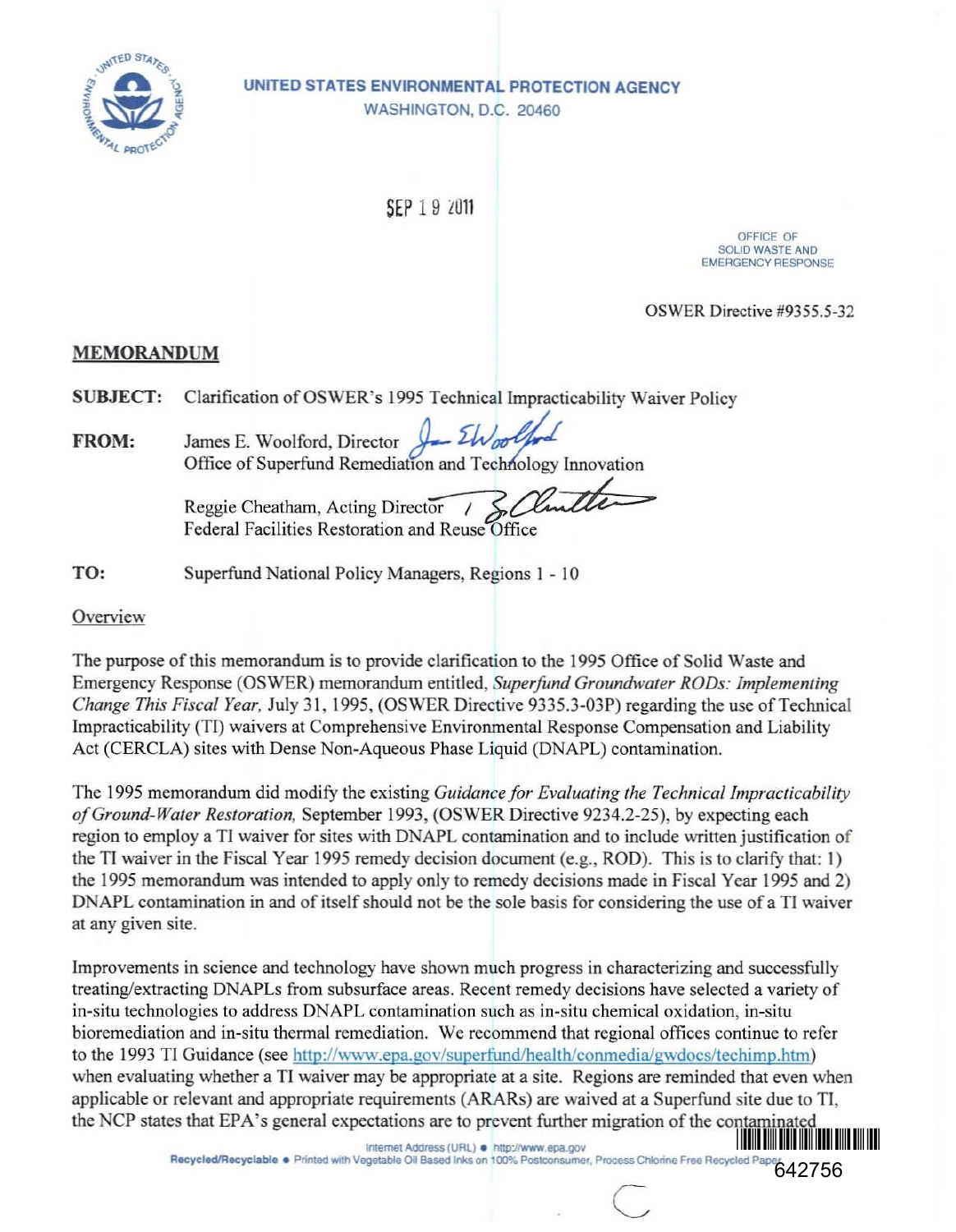groundwater plume, prevent exposure to the contaminated groundwater and evaluate risk reduction measures as appropriate (see CFR §300.430(a)(1)(iii)(F)). In addition, CERCLA Section 121's requirement to select remedies that are protective of human health and the environment is separate and independent from the statute's requirement to comply with ARARs. Thus, even where an ARAR is waived pursuant to CERCLA Section 121(d)(4), the remedy must still be protective of human health and the environment.

## Implementation

Consistent with CERCLA and the NCP, the Superfund remedial and federal facilities programs remain committed to restoring groundwater to beneficial use at NPL sites. Furthermore, consistent with the Government Performance and Results Act (GPRA), our programs seek to bring human exposures under control as quickly as possible. In situations where groundwater restoration is unattainable from an engineering perspective, considering a TI waiver may be an appropriate part of the remedy selection process. Regions generally should not consider the mere presence of DNAPL alone but should provide a sufficient, science-based justification for invoking a TI waiver. Regions should continue to consider upto-date information available from OSWER's Technology Innovation and Field Services Division (TIFSD) and other current knowledge of potential DNAPL remediation techniques when evaluating alternatives and making CERCLA response decisions.

Since DNAPL remedies are included as part of response actions for both federal facilities and non-federal sites, CERCLA Section 120(a)(2) provides that all guidelines, rules, regulations, and criteria for preliminary assessments, site investigations, National Priority List (NPL) listing and remedial actions are applicable to federal facilities to the same extent as they are applicable to other facilities.

For the reasons stated above, the 1995 memorandum entitled, *Superfund Groundwater RODs: Implementing Change This Fiscal* Year, July 31, 1995 (OSWER Directive 9335.3-03P) should no longer be considered when making current site decisions.

### Copies of this document are available on our web site

http://www.epa.gov/superfund/health/conmedia/gwdocs/htm. For further information on TI waivers for CERCLA remedial actions, please contact Matt Charsky at charsky.matthew@epa.gov or (703) 603-8777 or Dave Bartenfelder at bartenfelder.david@epa.gov or (703) 603-9047. For federal facilities information, please contact your Federal Facilities Restoration and Reuse Office (FFRRO) Regional Coordinator.

### Attachment

cc: Mathy Stanislas, OSWER Lisa Feldt, OSWER Barry Breen, OSWER David Lloyd, OSWER/OBLR Bridget Lowery, OSWER/CPA Suzanne Rudzinski, OSWER/ORCR Carolyn Hoskinson, OSWER/OUST Sue Priftis, OSWER/OPM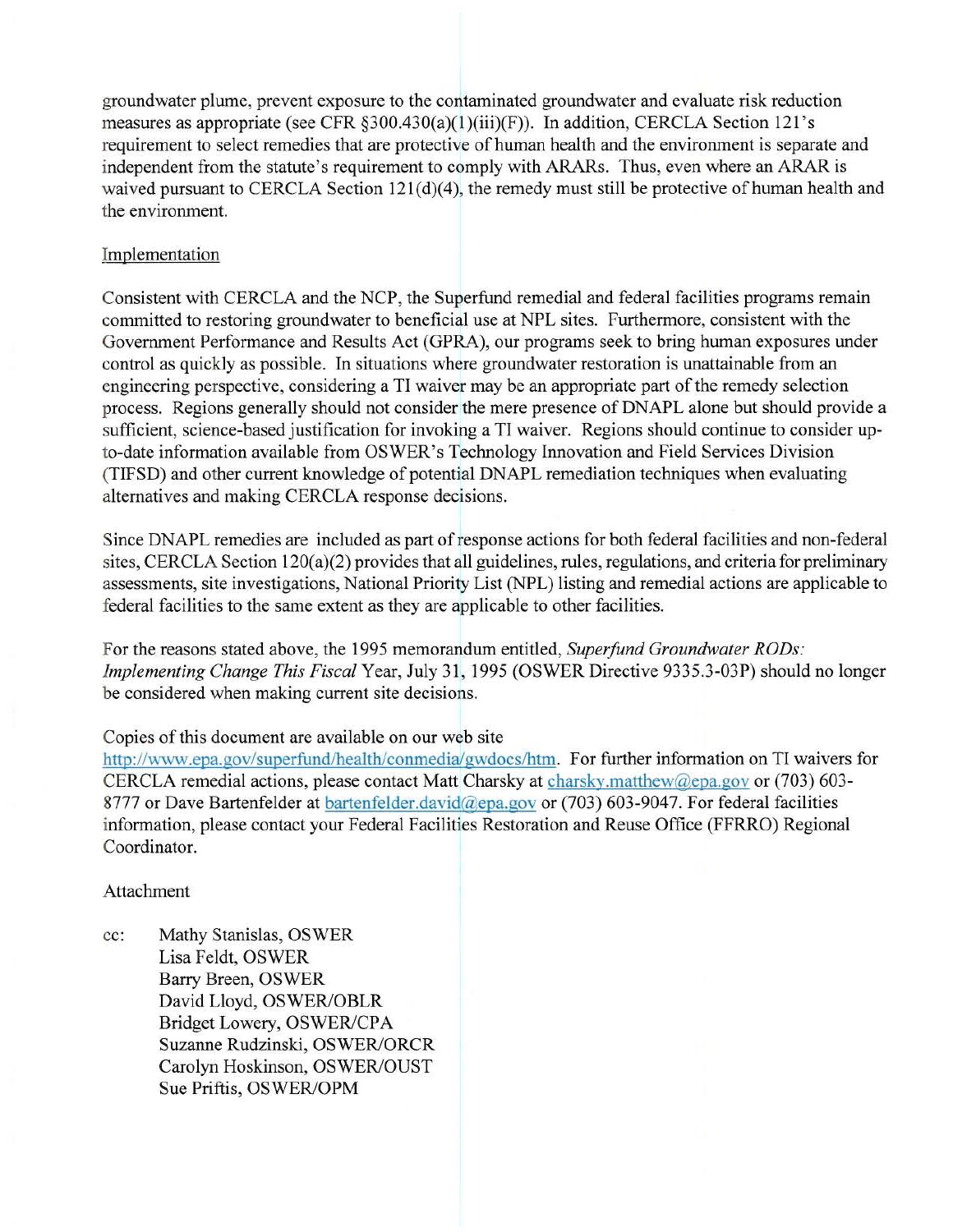Lawrence Stanton, OSWER/OEM Elliott Gilberg, OECA/OSRE Dave Kling, OECA/FFEO Mike Flynn, OAR/ORIA Rick Linthurst, ORD/IOAA John Michaud, *OGC/SWERLO* **Federal Facility Leadership Council Membership Superfund Branch Chiefs, Regions 1-10 Superfund Branch Chiefs, Office of Regional Counsel, Regions 1-10** Chloe Metz, Superfund Lead Region Coordinator, US EPA Region 2 NARPM Co-Chairs **Federal Facility Forum Co-Chairs Groundwater Forum Co-Chairs**